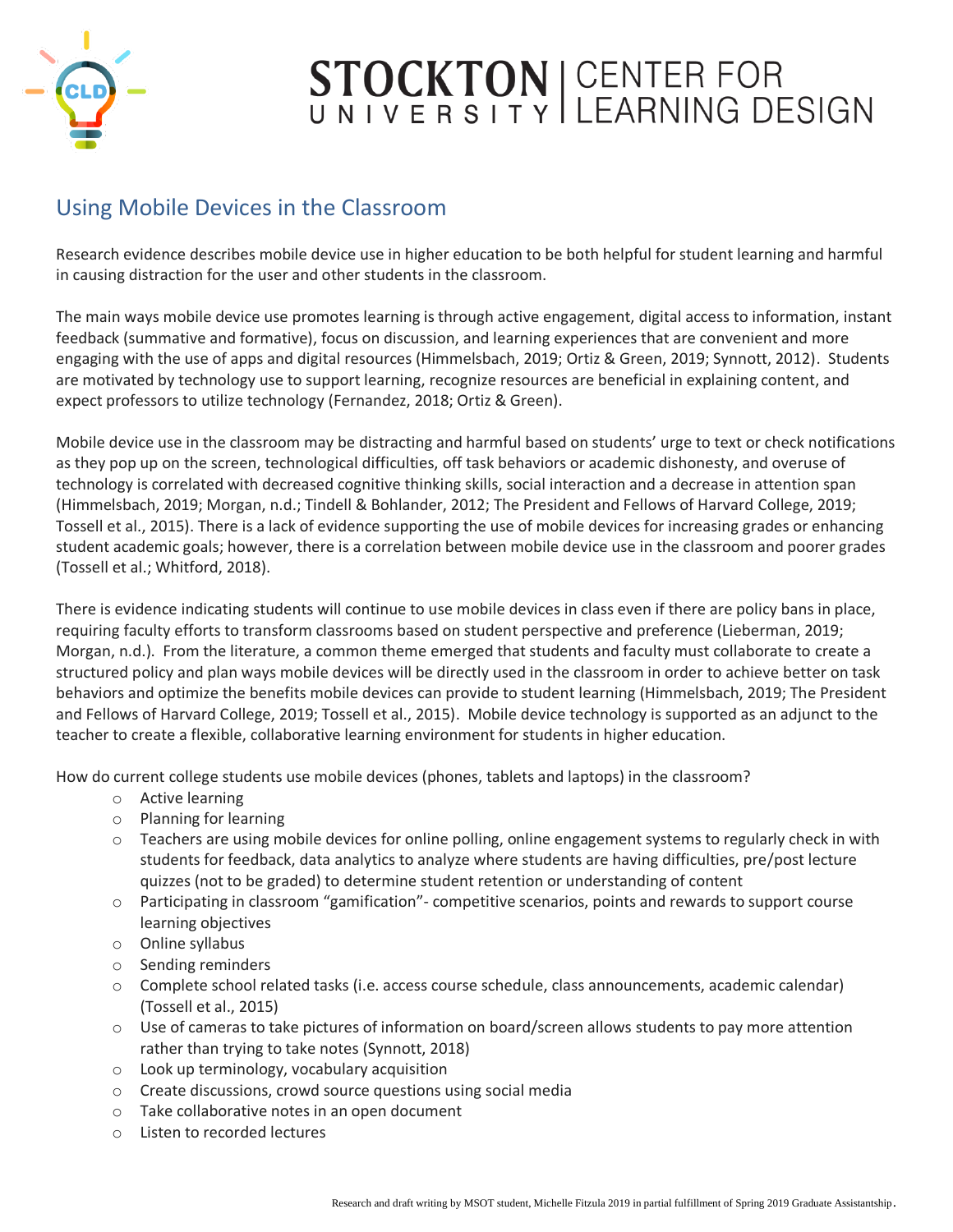

Move around the classroom for collaboration with use of mobile devices for learning rather than remaining sedentary the entire class time

#### • **Summary of research on mobile device use as helpful/productive in the classroom**

- o Allows students to explore content and obtain instant feedback (Himmelsbach, 2019)
- $\circ$  Flipped classroom or adding technology into class builds credibility between teachers and students
- o Active learning/ increased engagement (i.e. online polling, quiz questions during lectures with instant results), students appreciate the convenience and speed
- $\circ$  Subject matter is dynamic (digital textbooks with embedded links to resource materials and wikis)
- $\circ$  Promotes participation including shy students who may not be willing to raise hand to participate (Himmelsbach, 2019)
- o Countless apps, e-textbooks, organizational platforms to enhance education and make learning more engaging and interesting
- o Automation of tedious teacher tasks (i.e. keeping track of attendance, student performance, grading assignments) (Himmelsbach, 2019)
- $\circ$  Instant access to up to date information, instant access to university online databases
- $\circ$  Digital literacy is a life skill (i.e. creating presentations, differentiating reliable vs unreliable content, online etiquette) (Himmelsbach, 2019)
- o Allows for distance learning via portability and flexibility
- $\circ$  Increases student engagement respecting various learning styles and supporting students' use of new technology such as virtual and augmented reality
- o Saves trees, cuts down on paper, reduces textbook costs (Paskevicius & Knaack, 2018)
- $\circ$  Correlated with increased student motivation to learn both in and outside the classroom (Fernandez, 2018)

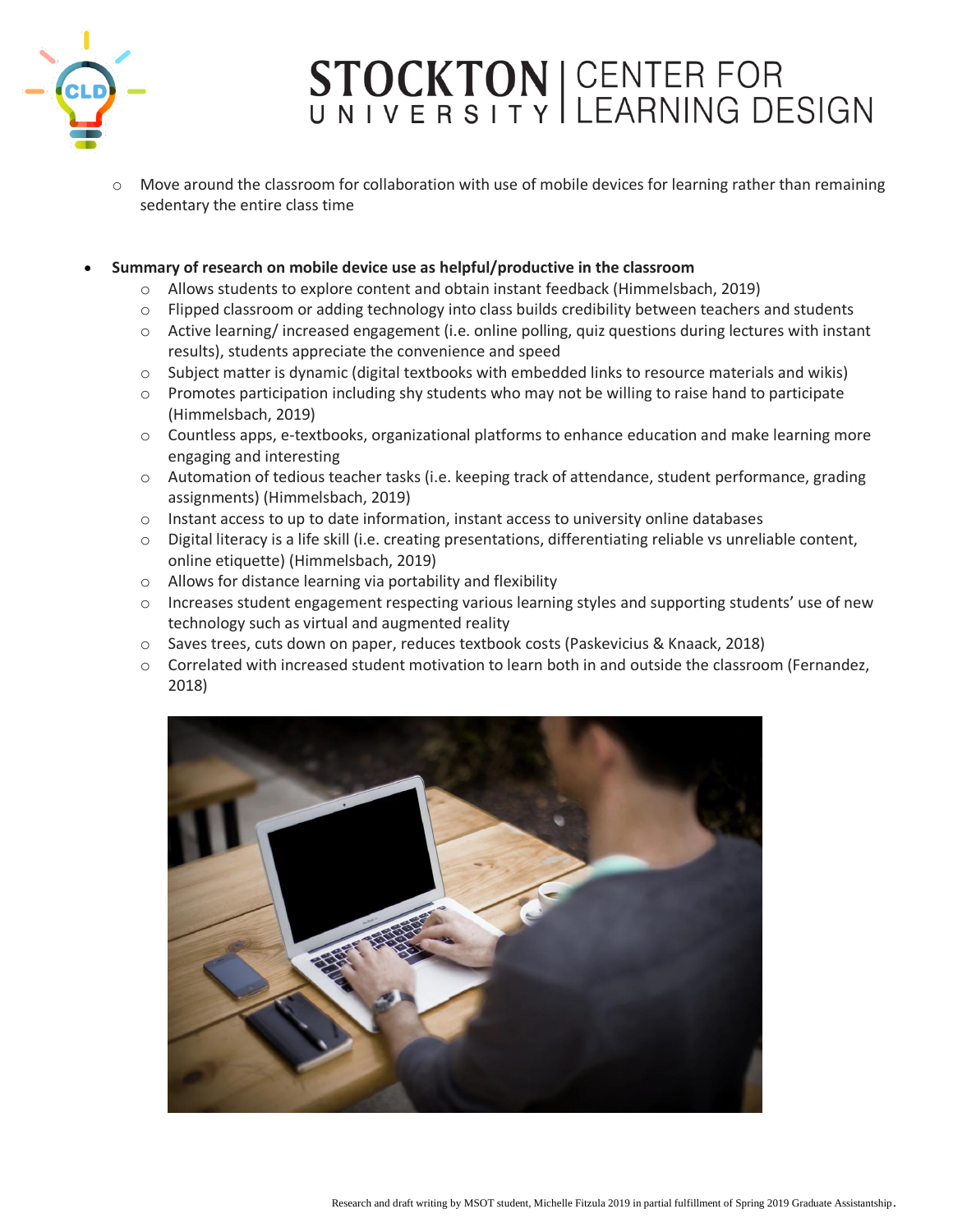

#### • **Summary of research on mobile device use as distracting/harmful in the classroom**

- o Interferes with learning, leads to worse grades, distracts classmates from learning (especially texting and laptop use) - \*Create expectations and guidelines (i.e. specific projects, times during class) for use of technology (Himmelsbach, 2019; Morgan, n.d.; Tindell & Bohlander, 2012; Tossell et al., 2015; Whitford, 2018)
	- **•** Push notifications and alerts from apps create a distraction for students who are using mobile devices for learning purposes. This requires selective attention to keep focus on the learning content rather than the other notifications- requires self-regulations to avoid temptation of using mobile device for entertainment
	- Activation of the phone (chime, ring, or vibration) will cause student to lose focus no matter how invested he/she may be in class lecture
	- Inability to multi-task (Whitford, 2018)
	- **■** Habitual behaviors associated with need to continuously check phone- overestimated how much mobile devices help achieve higher grades (initially thought it helps complete homework, achieve high test grades, and promote learning outside the classroom (Tossell et al., 2015)
	- **•** Weak evidence to support direct relationship between mobile learning management systems and grades
	- **•** Technology issues and difficulties associated with mobile devices (small screen size make is difficult to view pages of text, complex graphics, detailed pictures for long duration; battery life; security issues, piracy risks, theft of student information; long page loading delays)
	- **■** Use of technology reduces cognitive thinking ability, has resulted in shorter attention spans, decreased ability to "think on feet" and problem solve without being dependent on internet, decreased long-term retention of information (Morgan; Whitford, 2018)
	- **EXECT** Relying too much on technology can impact social interaction and verbal communication, missed opportunities to socialize face-to-face, avoid participating in class. Better to create assignments that use both technology and oral presentation for dynamic group collaboration (Himmelsbach, 2019; Morgan)
- o Academic dishonesty- Technology makes it easier to cheat. Students report sending text messages during exams and using phones to cheat (Tindell & Bohlander, 2012)
- o Students may have unequal access to technology (Himmelsbach, 2019)
- o Use of technology is correlated with poor handwriting (Fernandez, 2018)